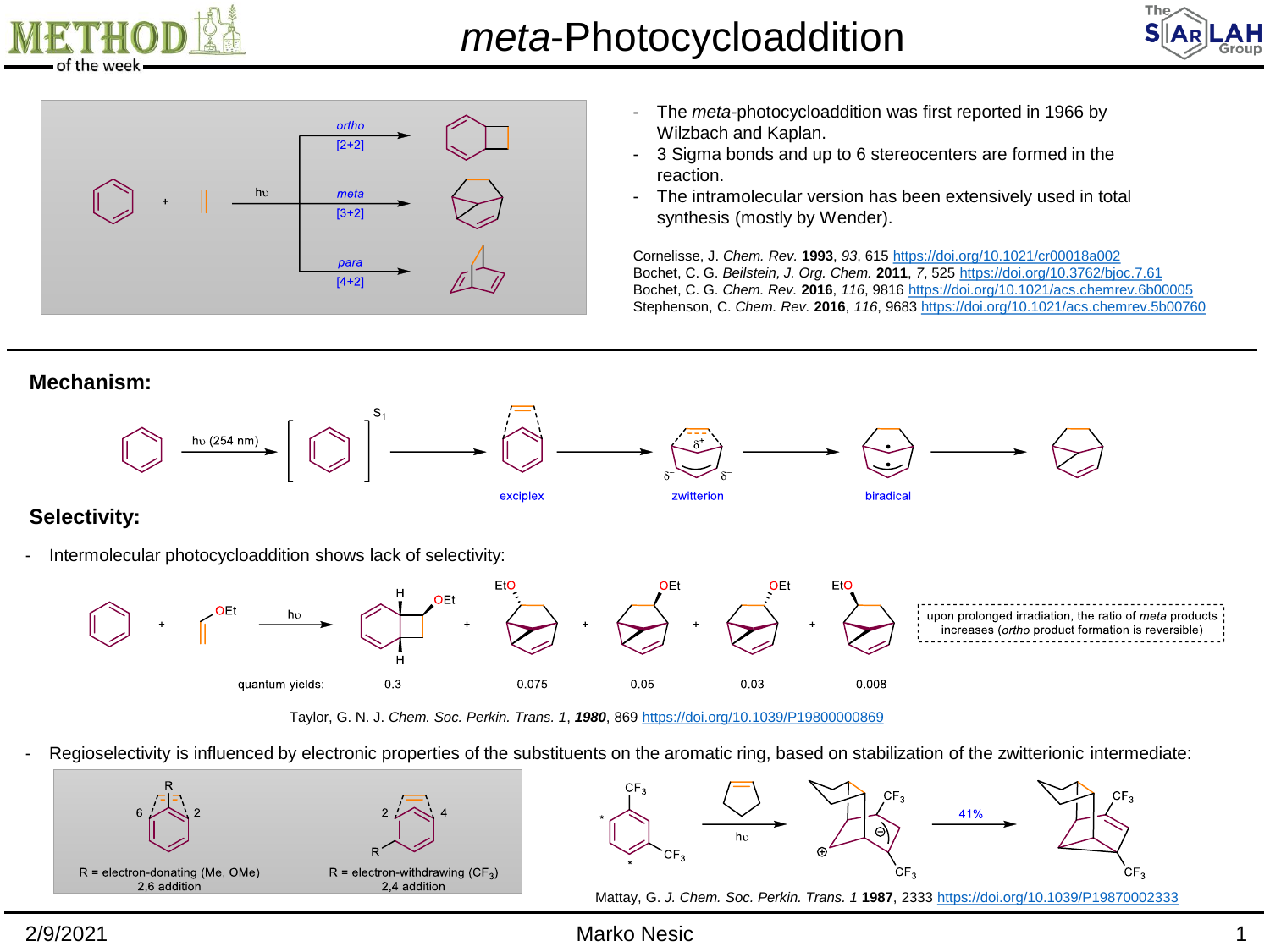the week

*meta*-Photocycloaddition



- The intramolecular variation is much more synthetically useful. It is most efficient when the tether contains three atoms.



- 1,3 Addition is favored over 2,6 addition when the aromatic ring contains two substituents in the *ortho* position, due to sterics:



Julliard. M. *J. Org. Chem.* **1996**, *61*, 3576 <https://doi.org/10.1021/jo960382k>

- Different polycyclic ring systems can be accessed through fragmentation of the cyclopropane obtained from a 1,3 addition:



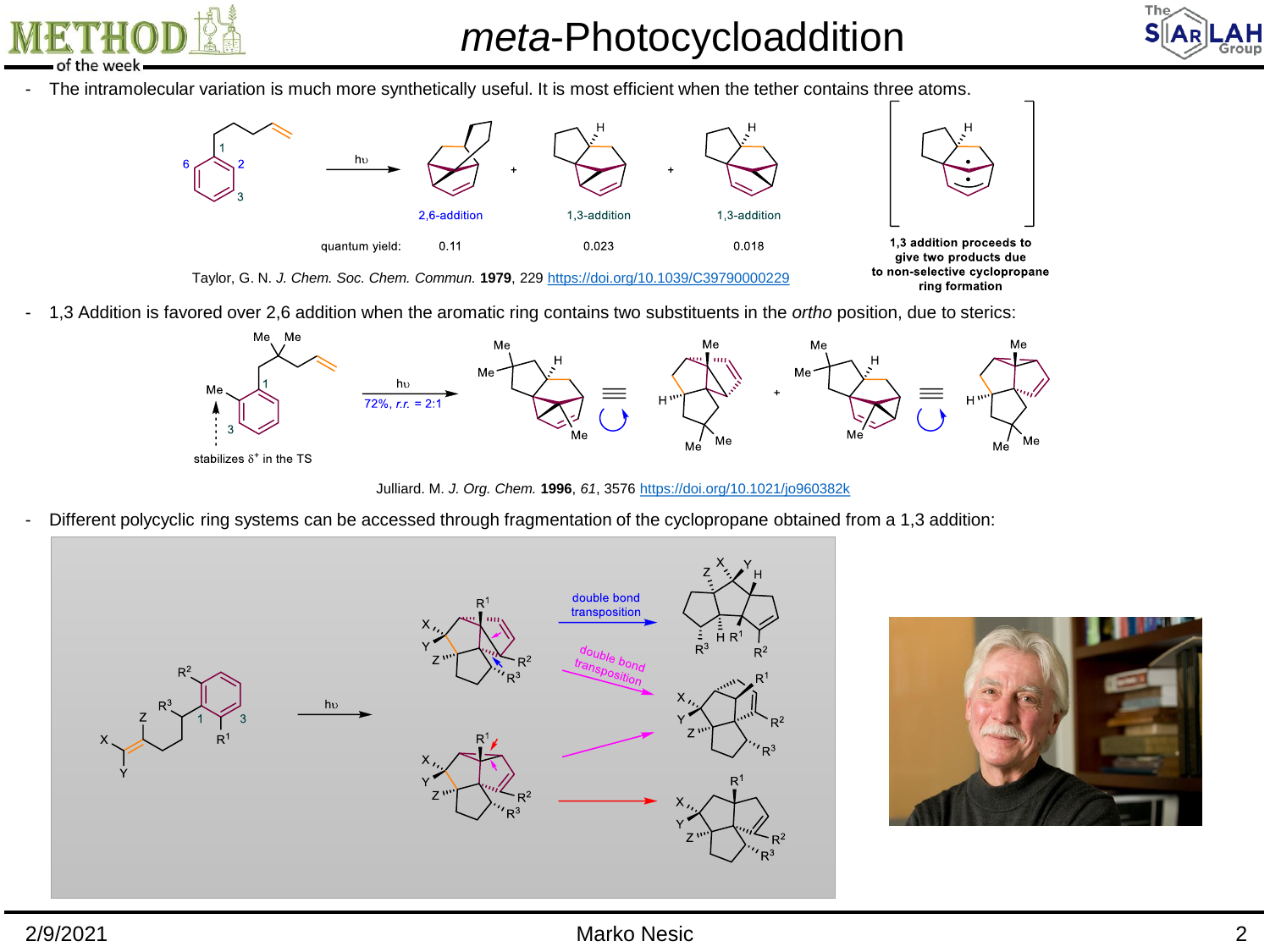





Wender, P. A. *J. Am. Chem. Soc.* **1981**, *103*, 688 <https://doi.org/10.1021/ja00393a041>



Wender, P. A. *Tetrahedron* **1981**, *37*, 4445 [https://doi.org/10.1016/0040-4020\(81\)80011-7](https://doi.org/10.1016/0040-4020(81)80011-7)



Wender, P. A. *J. Am. Chem. Soc.* **1982**, *104*, 5805 <https://doi.org/10.1021/ja00385a051>